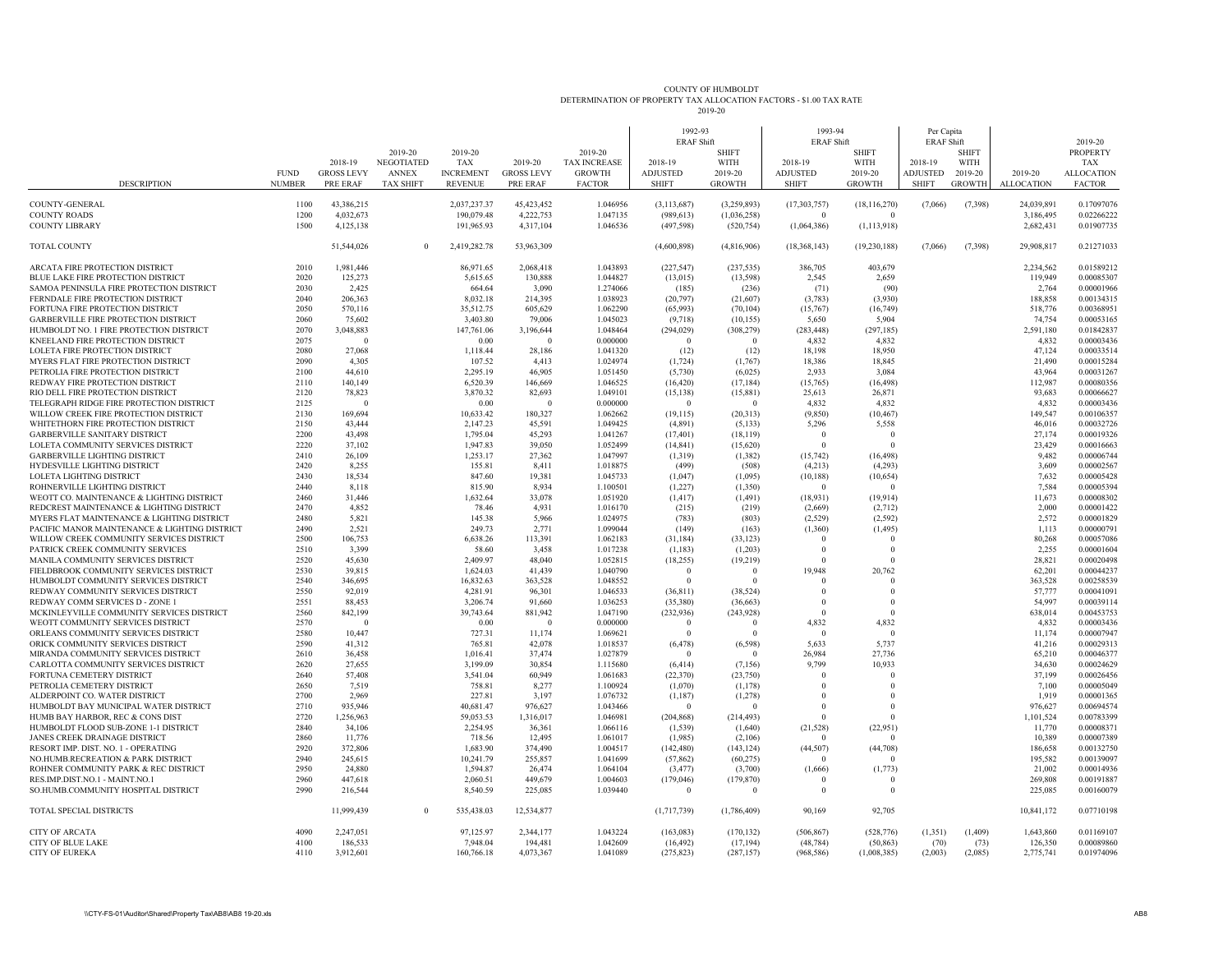## COUNTY OF HUMBOLDTDETERMINATION OF PROPERTY TAX ALLOCATION FACTORS - \$1.00 TAX RATE 2019-20

|                                         |               |                   | 2019-20           | 2019-20          |                   | 2019-20             | 1992-93<br><b>ERAF Shift</b> | <b>SHIFT</b>  | 1993-94<br><b>ERAF Shift</b> | <b>SHIFT</b>  | Per Capita<br><b>ERAF Shift</b> | <b>SHIFT</b>  |                   | 2019-20<br><b>PROPERTY</b> |
|-----------------------------------------|---------------|-------------------|-------------------|------------------|-------------------|---------------------|------------------------------|---------------|------------------------------|---------------|---------------------------------|---------------|-------------------|----------------------------|
|                                         |               | 2018-19           | <b>NEGOTIATED</b> | TAX              | 2019-20           | <b>TAX INCREASE</b> | 2018-19                      | <b>WITH</b>   | 2018-19                      | WITH          | 2018-19                         | <b>WITH</b>   |                   | TAX                        |
|                                         | <b>FUND</b>   | <b>GROSS LEVY</b> | <b>ANNEX</b>      | <b>INCREMENT</b> | <b>GROSS LEVY</b> | <b>GROWTH</b>       | <b>ADJUSTED</b>              | 2019-20       | <b>ADJUSTED</b>              | 2019-20       | <b>ADJUSTED</b>                 | 2019-20       | 2019-20           | <b>ALLOCATION</b>          |
| <b>DESCRIPTION</b>                      | <b>NUMBER</b> | PRE ERAF          | <b>TAX SHIFT</b>  | <b>REVENUE</b>   | PRE ERAF          | <b>FACTOR</b>       | <b>SHIFT</b>                 | <b>GROWTH</b> | <b>SHIFT</b>                 | <b>GROWTH</b> | <b>SHIFT</b>                    | <b>GROWTH</b> | <b>ALLOCATION</b> | <b>FACTOR</b>              |
| <b>CITY OF FERNDALE</b>                 | 4120          | 196,710           |                   | 6,904.17         | 203,614           | 1.035098            | (16,908)                     | (17, 502)     | (30,701)                     | (31,779)      | (141)                           | (146)         | 154,187           | 0.00109657                 |
| <b>CITY OF FORTUNA</b>                  | 4130          | 751,464           |                   | 46,789.48        | 798.254           | 1.062264            | (60, 272)                    | (64, 025)     | (168,609)                    | (179, 107)    | (897)                           | (953)         | 554,169           | 0.00394123                 |
| <b>CITY OF RIO DELL</b>                 | 4150          | 155,950           |                   | 10,006.95        | 165,957           | 1.064168            | (12, 376)                    | (13, 170)     | (31,746)                     | (33, 783)     | (300)                           | (319)         | 118,685           | 0.00084408                 |
| <b>CITY OF TRINIDAD</b>                 | 4170          | 124,495           |                   | 7,589.05         | 132,084           | 1.060959            | (10, 951)                    | (11,619)      | (14,366)                     | (15,242)      | (48)                            | (51)          | 105,172           | 0.00074798                 |
| <b>TOTAL CITIES</b>                     |               | 7,574,804         | $\theta$          | 337,129.84       | 7,911,933         |                     | (555,905)                    | (580, 798)    | (1,769,659)                  | (1,847,935)   | (4,810)                         | (5,036)       | 5,478,165         | 0.03896049                 |
| <b>TOTAL LOCAL AGENCIES</b>             |               | 71,118,268        | $\theta$          | 3,291,850.65     | 74,410,119        |                     | (6,874,542)                  | (7, 184, 113) | (20,047,633)                 | (20.985, 418) | (11, 876)                       | (12, 434)     | 46,228,154        | 0.32877280                 |
| ERAF 1993-94                            | 6970          |                   |                   |                  |                   | $^{\circ}$          |                              |               | 20,047,633                   | 20,985,418    | 11,876                          | 12,434        | 20.997.852        | 0.14933589                 |
| ERAF 1992-93                            | 6970          |                   |                   |                  |                   | $\Omega$            | 6,874,542                    | 7,184,113     |                              |               |                                 |               | 7,184,113         | 0.05109313                 |
| <b>ARCATA SCHOOL DISTRICT</b>           | 5010          | 2,505,293         |                   | 101,668.58       | 2,606,962         | 1.040582            |                              |               |                              |               |                                 |               | 2,606,962         | 0.01854061                 |
| <b>BIG LAGOON SCHOOL DISTRICT</b>       | 5020          | 178,164           |                   | 8,017.58         | 186,182           | 1.045001            |                              |               |                              |               |                                 |               | 186,182           | 0.00132412                 |
| <b>BLUE LAKE SCHOOL DISTRICT</b>        | 5030          | 799,632           |                   | 29,741.71        | 829,374           | 1.037194            |                              |               |                              |               |                                 |               | 829,374           | 0.00589848                 |
| <b>BRIDGEVILLE SCHOOL DISTRICT</b>      | 5050          | 152,071           |                   | 6,519.93         | 158,591           | 1.042874            |                              |               |                              |               |                                 |               | 158,591           | 0.00112789                 |
| <b>CUDDEBACK SCHOOL DISTRICT</b>        | 5070          | 274,375           |                   | 28,579.47        | 302,955           | 1.104162            |                              |               |                              |               |                                 |               | 302,955           | 0.00215460                 |
| <b>CUTTEN SCHOOL DISTRICT</b>           | 5080          | 903,190           |                   | 42,730.37        | 945,920           | 1.047311            |                              |               |                              |               |                                 |               | 945,920           | 0.00672735                 |
| EUREKA SCHOOL DISTRICT                  | 5100          | 6,477,076         |                   | 280,309.84       | 6,757,386         | 1.043277            |                              |               |                              |               |                                 |               | 6,757,386         | 0.04805826                 |
| FIELDBROOK SCHOOL DISTRICT              | 5120          | 385,906           |                   | 11,124.19        | 397,030           | 1.028826            |                              |               |                              |               |                                 |               | 397,030           | 0.00282366                 |
| FORTUNA SCHOOL DISTRICT                 | 5130          | 1,465,091         |                   | 95,854.64        | 1,560,946         | 1.065426            |                              |               |                              |               |                                 |               | 1,560,946         | 0.01110138                 |
| FRESHWATER SCHOOL DISTRICT              | 5140          | 578,589           |                   | 34,409.06        | 612,998           | 1.059471            |                              |               |                              |               |                                 |               | 612,998           | 0.00435962                 |
| <b>GARFIELD SCHOOL DISTRICT</b>         | 5150          | 34,372            |                   | 1,716.69         | 36,089            | 1.049944            |                              |               |                              |               |                                 |               | 36,089            | 0.00025666                 |
| <b>GREEN POINT SCHOOL DISTRICT</b>      | 5170          | 50,093            |                   | 2.735.80         | 52,829            | 1.054615            |                              |               |                              |               |                                 |               | 52,829            | 0.00037572                 |
| <b>HYDESVILLE SCHOOL DISTRICT</b>       | 5200          | 451,959           |                   | 19,874.71        | 471,834           | 1.043975            |                              |               |                              |               |                                 |               | 471,834           | 0.00335566                 |
| JACOBY CREEK SCHOOL DISTRICT            | 5220          | 824,244           |                   | 30,278.76        | 854,523           | 1.036735            |                              |               |                              |               |                                 |               | 854,523           | 0.00607733                 |
| KNEELAND SCHOOL DISTRICT                | 5250          | 73,614            |                   | 2,642.62         | 76,256            | 1.035899            |                              |               |                              |               |                                 |               | 76,256            | 0.00054233                 |
| LOLETA UNION SCHOOL DISTRICT            | 5270          | 302,997           |                   | 14.253.03        | 317,250           | 1.047040            |                              |               |                              |               |                                 |               | 317,250           | 0.00225627                 |
| MAPLE CREEK SCHOOL DISTRICT             | 5280          | 25,914            |                   | 911.57           | 26,826            | 1.035177            |                              |               |                              |               |                                 |               | 26,826            | 0.00019078                 |
| MCKINLEYVILLE SCHOOL DISTRICT           | 5300          | 4,700,223         |                   | 220,544.02       | 4,920,767         | 1.046922            |                              |               |                              |               |                                 |               | 4,920,767         | 0.03499630                 |
| ORICK SCHOOL DISTRICT                   | 5310          | 89,701            |                   | 2,311.88         | 92,013            | 1.025773            |                              |               |                              |               |                                 |               | 92,013            | 0.00065440                 |
| PACIFIC UNION SCHOOL DISTRICT           | 5320          | 1,169,635         |                   | 53,626.42        | 1,223,262         | 1.045849            |                              |               |                              |               |                                 |               | 1,223,262         | 0.00869979                 |
| PENINSULA UNION SCHOOL DISTRICT         | 5330          | 10,083            |                   | 186.68           | 10,269            | 1.018515            |                              |               |                              |               |                                 |               | 10,269            | 0.00007304                 |
| RIO DELL SCHOOL DISTRICT                | 5360          | 454,024           |                   | 22,283.11        | 476,307           | 1.049079            |                              |               |                              |               |                                 |               | 476,307           | 0.00338748                 |
| ROHNERVILLE SCHOOL DISTRICT             | 5370          | 1,396,079         |                   | 1,500.67         | 1,397,580         | 1.001075            |                              |               |                              |               |                                 |               | 1,397,580         | 0.00993953                 |
| <b>SCOTIA SCHOOL DISTRICT</b>           | 5380          | 247,999           |                   | 29,181.29        | 277,181           | 1.117667            |                              |               |                              |               |                                 |               | 277,181           | 0.00197130                 |
| SOUTH BAY UNION SCHOOL DISTRICT         | 5390          | 872,694           |                   | 34,529.77        | 907,224           | 1.039567            |                              |               |                              |               |                                 |               | 907,224           | 0.00645214                 |
| TRINIDAD SCHOOL DISTRICT                | 5410          | 569,924           |                   | 28,129.72        | 598,054           | 1.049357            |                              |               |                              |               |                                 |               | 598,054           | 0.00425333                 |
| KLAMATH-TRINITY UNIFIED SCHOOL DISTRICT | 6010          | 1,206,874         |                   | 78,437.57        | 1.285.312         | 1.064992            |                              |               |                              |               |                                 |               | 1,285,312         | 0.00914109                 |
|                                         |               |                   |                   |                  |                   |                     |                              |               |                              |               |                                 |               |                   |                            |
| FERNDALE UNIFIED SCHOOL DISTRICT        | 6020          | 1,669,471         |                   | 75,021.63        | 1,744,493         | 1.044937            |                              |               |                              |               |                                 |               | 1,744,493         | 0.01240676                 |
| SO.HUMBOLDT UNIFIED SCHOOL DISTRICT     | 6030          | 4,163,413         |                   | 164,208.10       | 4,327,621         | 1.039441            |                              |               |                              |               |                                 |               | 4,327,621         | 0.03077787                 |
| MATTOLE UNIFIED SCHOOL DISTRICT         | 6050          | 608,635           |                   | 38,264.08        | 646,899           | 1.062869            |                              |               |                              |               |                                 |               | 646,899           | 0.00460072                 |
| NO.HUMBOLDT UNION SCHOOL DISTRICT       | 6510          | 6,925,741         |                   | 299,866.87       | 7,225,608         | 1.043297            |                              |               |                              |               |                                 |               | 7,225,608         | 0.05138824                 |
| EUREKA HIGH SCHOOL DISTRICT             | 6520          | 8.523.325         |                   | 125,364.60       | 8,648,690         | 1.014708            |                              |               |                              |               |                                 |               | 8,648,690         | 0.06150914                 |
| FORTUNA HIGH SCHOOL DISTRICT            | 6540          | 4,549,953         |                   | 286,635.35       | 4,836,589         | 1.062997            |                              |               |                              |               |                                 |               | 4,836,589         | 0.03439763                 |
| REDWOOD JR COLLEGE DISTRICT             | 7010          | 8,742,573         |                   | 411,870.17       | 9,154,443         | 1.047111            |                              |               |                              |               |                                 |               | 9,154,443         | 0.06510604                 |
| TRINITY CO. UNIFIED SCHOOL DISTRICT     | 4140          | 117,059           |                   | 1,623.27         | 118,682           | 1.013867            |                              |               |                              |               |                                 |               | 118,682           | 0.00084406                 |
| SHASTA, TEHAMA, TRINITY JR COLLEGE      | 4142          | 28,096            |                   | 389.62           | 28,486            | 1.013867            |                              |               |                              |               |                                 |               | 28,486            | 0.00020259                 |
| TRINITY CO. SUPT OF SCHOOLS             | 4143          | 1,628             |                   | 22.58            | 1,651             | 1.013866            |                              |               |                              |               |                                 |               | 1,651             | 0.00001174                 |
| HUMBOLDT CO. SUPT OF SCHOOLS            | 4700          | 1,989,553         |                   | 93,454.38        | 2,083,008         | 1.046973            |                              |               |                              |               |                                 |               | 2,083,008         | 0.01481427                 |
| <b>TOTAL SCHOOLS</b>                    |               | 63,519,267        | $\Omega$          | 2,678,820.33     | 66,198,087        |                     | 6,874,542                    | 7,184,113     | 20,047,633                   | 20,985,418    | 11,876                          | 12,434        | 94,380,052        | 0.67122720                 |
| TOTAL ALL ENTITIES                      |               | 134,637,535       | $\Omega$          | 5,970,670.98     | 140,608,206       | $\Omega$            | $\theta$                     | $\theta$      | $\theta$                     | $\Omega$      | $\theta$                        | $\Omega$      | 140,608,206       | 1.00000000                 |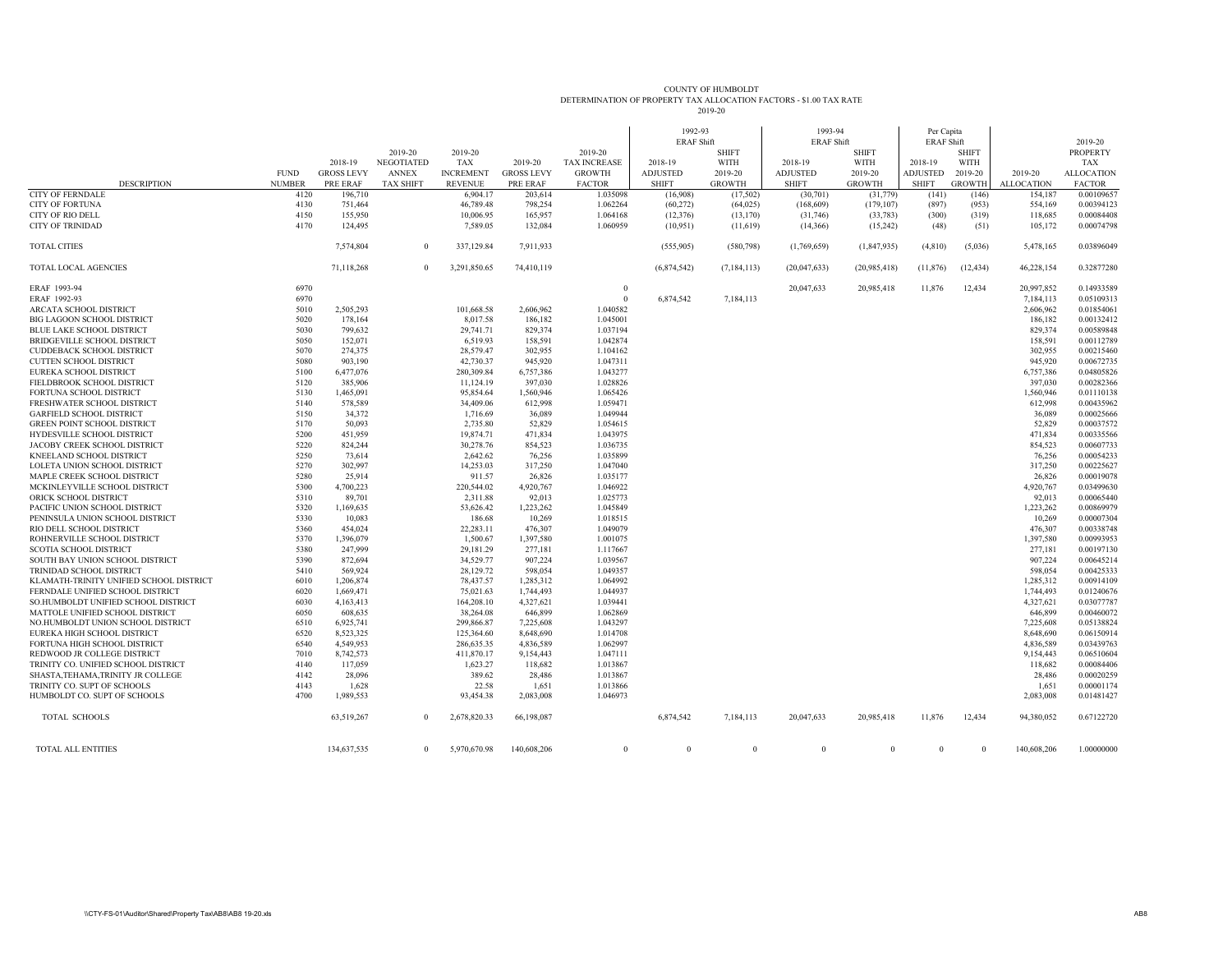## COUNTY OF HUMBOLDT ALLOCATION OF PROPERTY TAXES FROM \$1.00 TAX RATE 2019-20

|                                           |                                                    | Current    | (From Util\$1+RDAs) |             |            |            |          |            |           |            |            |          |
|-------------------------------------------|----------------------------------------------------|------------|---------------------|-------------|------------|------------|----------|------------|-----------|------------|------------|----------|
|                                           |                                                    | Secured    |                     |             | Current    | Property   |          |            |           |            |            |          |
|                                           |                                                    | Roll       | State               |             | Secured    | Tax        |          |            | Current   |            |            |          |
| Fund                                      |                                                    | Teeter     | Utility             | <b>RDA</b>  | Prior to   | Admin.     | LAFCO    | Total      | Unsecured | Homeowners |            |          |
| Num.                                      | Fund Name                                          | Plan       | Roll                | Transfer    | Deductions | Fee        | Charges  | Secured    | Roll      | Exemptions | Total      |          |
| 1100 COUNTY-GENERAL                       |                                                    | 22,875,778 | 1,489,877           | (2,178,315) | 22,187,340 |            | (42,100) | 22,145,240 | 958,702   | 266,790    | 23,370,732 |          |
| 1200 COUNTY ROADS                         |                                                    | 3,032,190  | 153,181             |             | 3,185,371  | (74, 850)  |          | 3,110,521  | 127,076   | 35,363     | 3,272,960  |          |
| 1500 COUNTY LIBRARY                       |                                                    | 2,552,537  | 119,267             | (21, 274)   | 2,650,530  | (62, 309)  |          | 2,588,221  | 106,974   | 29,769     | 2,724,964  |          |
|                                           |                                                    | 28,460,505 | 1,762,325           | (2,199,589) | 28,023,241 | (137, 159) | (42,100) | 27,843,982 | 1,192,752 | 331,922    | 29,368,656 | 0.201905 |
| 2010 ARCATA FIRE PROTECTION DISTRICT      |                                                    | 2,126,355  | 76,880              |             | 2,203,235  | (51, 894)  | (3,539)  | 2,147,802  | 89,114    | 24,799     | 2,261,715  |          |
| 2020 BLUE LAKE FIRE PROTECTION DISTRICT   |                                                    | 114,140    | 5,074               |             | 119,214    | (2,806)    | (414)    | 115,993    | 4,784     | 1,331      | 122,108    |          |
|                                           | 2030 SAMOA PENINSULA FIRE PROTECTION DISTRICT      | 2,630      | 2,996               |             | 5,626      |            | (90)     | 5,536      | 110       | 31         | 5,677      |          |
| 2040 FERNDALE FIRE PROTECTION DISTRICT    |                                                    | 179,713    | 8,534               |             | 188,247    | (4, 456)   | (193)    | 183,598    | 7,532     | 2,096      | 193,226    |          |
| 2050 FORTUNA FIRE PROTECTION DISTRICT     |                                                    | 493,654    | 17,627              | (77, 235)   | 434,046    | (10,037)   | (1,008)  | 423,001    | 20,689    | 5,757      | 449,447    |          |
| 2060 GARBERVILLE FIRE PROTECTION DISTRICT |                                                    | 71,134     | 5,704               |             | 76,838     | (1,811)    | (72)     | 74,955     | 2,981     | 830        | 78,766     |          |
|                                           | 2070 HUMBOLDT NO. 1 FIRE PROTECTION DISTRICT       | 2,465,704  | 150,898             |             | 2,616,602  | (61, 439)  | (2,865)  | 2,552,298  | 103,335   | 28,756     | 2,684,390  |          |
| 2075 KNEELAND FIRE PROTECTION DISTRICT    |                                                    | 4,597      | 280                 |             | 4,877      | (120)      | (101)    | 4,656      | 193       | 54         | 4,902      |          |
| 2080 LOLETA FIRE PROTECTION DISTRICT      |                                                    | 44,842     | 2,272               |             | 47.114     | (1, 113)   | (94)     | 45,907     | 1.879     | 523        | 48,309     |          |
| 2090 MYERS FLAT FIRE PROTECTION DISTRICT  |                                                    | 20,450     | 603                 |             | 21,053     | (505)      | (18)     | 20,531     | 857       | 238        | 21,626     |          |
| 2100 PETROLIA FIRE PROTECTION DISTRICT    |                                                    | 41,835     | 2,455               |             | 44,290     | (1,037)    | (35)     | 43,218     | 1,753     | 488        | 45,460     |          |
| 2110 REDWAY FIRE PROTECTION DISTRICT      |                                                    | 107,516    | 3,460               |             | 110,976    | (2,607)    | (92)     | 108,277    | 4,506     | 1,254      | 114,037    |          |
| 2120 RIO DELL FIRE PROTECTION DISTRICT    |                                                    | 89,146     | 3,740               |             | 92,886     | (2,178)    | (361)    | 90,346     | 3,736     | 1.040      | 95,122     |          |
|                                           | 2125 TELEGRAPH RIDGE FIRE PROTECTION DISTRICT      | 4,597      | 280                 |             | 4,877      | (120)      | (14)     | 4,742      | 193       | 54         | 4,989      |          |
|                                           | 2130 WILLOW CREEK FIRE PROTECTION DISTRICT         | 142,305    | 6.412               |             | 148,717    | (3,445)    | (242)    | 145,030    | 5,964     | 1.660      | 152,654    |          |
| 2150 WHITETHORN FIRE PROTECTION DISTRICT  |                                                    | 43,787     | 1,409               |             | 45,196     | (1,059)    | (37)     | 44,100     | 1,835     | 511        | 46,446     |          |
| 2200 GARBERVILLE SANITARY DISTRICT        |                                                    | 25,858     | 2,841               |             | 28,699     | (679)      | (804)    | 27,216     | 1,084     | 302        | 28,601     |          |
| 2220 LOLETA COMMUNITY SERVICES DISTRICT   |                                                    | 22,295     | 1,374               |             | 23,669     | (554)      | (341)    | 22,774     | 934       | 260        | 23,968     |          |
| 2410 GARBERVILLE LIGHTING DISTRICT        |                                                    | 9,023      | 883                 |             | 9,906      | (233)      |          | 9,673      | 378       | 105        | 10,157     |          |
| 2420 HYDESVILLE LIGHTING DISTRICT         |                                                    | 3,435      | 232                 |             | 3,667      | (88)       |          | 3,579      | 144       | 40         | 3,763      |          |
| 2430 LOLETA LIGHTING DISTRICT             |                                                    | 7,263      | 474                 |             | 7.737      | (182)      |          | 7,555      | 304       | 85         | 7,945      |          |
| 2440 ROHNERVILLE LIGHTING DISTRICT        |                                                    | 7,217      | 259                 |             | 7,476      | (167)      |          | 7,309      | 302       | 84         | 7,695      |          |
|                                           | 2460 WEOTT CO. MAINTENANCE & LIGHTING DISTRICT     | 11,108     | 766                 |             | 11,874     | (278)      |          | 11,596     | 466       | 130        | 12,191     |          |
|                                           | 2470 REDCREST MAINTENANCE & LIGHTING DISTRICT      | 1,903      | 70                  |             | 1,973      | (48)       |          | 1,925      | 80        | 22         | 2,027      |          |
|                                           | 2480 MYERS FLAT MAINTENANCE & LIGHTING DISTRICT    | 2,447      | 119                 |             | 2,566      | (62)       |          | 2,504      | 103       | 29         | 2,635      |          |
|                                           | 2490 PACIFIC MANOR MAINTENANCE & LIGHTING DISTRICT | 1,058      | 43                  |             | 1,101      | (25)       |          | 1,076      | 44        | 12         | 1,133      |          |
|                                           | 2500 WILLOW CREEK COMMUNITY SERVICES DISTRICT      | 76,381     | 3,516               |             | 79,897     | (1,852)    | (970)    | 77,075     | 3,201     | 891        | 81,167     |          |
| 2510 PATRICK CREEK COMMUNITY SERVICES     |                                                    | 2,146      | 76                  |             | 2,222      | (54)       | (6)      | 2,162      | 90        | 25         | 2,277      |          |
| 2520 MANILA COMMUNITY SERVICES DISTRICT   |                                                    | 27,426     | 1,605               |             | 29,031     | (679)      | (380)    | 27,972     | 1,149     | 320        | 29,442     |          |
|                                           | 2530 FIELDBROOK COMMUNITY SERVICES DISTRICT        | 59,189     | 1,990               |             | 61,179     | (1, 445)   | (633)    | 59,100     | 2,481     | 690        | 62,271     |          |
|                                           | 2540 HUMBOLDT COMMUNITY SERVICES DISTRICT          | 345,923    | 18,016              |             | 363,939    | (8, 541)   | (7, 424) | 347,975    | 14,497    | 4,034      | 366,506    |          |
| 2550 REDWAY COMMUNITY SERVICES DISTRICT   |                                                    | 54,979     | 1,808               |             | 56,787     | (1, 334)   |          | 55,453     | 2,304     | 641        | 58,398     |          |
| 2551 REDWAY COMM SERVICES D - ZONE 1      |                                                    | 52,334     | 1,751               |             | 54,085     | (1,283)    | (1,053)  | 51,750     | 2,193     | 610        | 54,553     |          |
|                                           | 2560 MCKINLEYVILLE COMMUNITY SERVICES DISTRICT     | 607,119    | 20,917              |             | 628,036    | (14, 747)  | (7,061)  | 606,228    | 25,444    | 7,081      | 638,752    |          |
| 2570 WEOTT COMMUNITY SERVICES DISTRICT    |                                                    | 4,597      | 280                 |             | 4,877      | (120)      | (174)    | 4,582      | 193       | 54         | 4,829      |          |
|                                           | 2580 ORLEANS COMMUNITY SERVICES DISTRICT           | 10,633     | 396                 |             | 11,029     | (254)      | (175)    | 10,600     | 446       | 124        | 11,169     |          |
| 2590 ORICK COMMUNITY SERVICES DISTRICT    |                                                    | 39,221     | 2,567               |             | 41,788     | (1,008)    | (102)    | 40,679     | 1,644     | 457        | 42,780     |          |
|                                           | 2610 MIRANDA COMMUNITY SERVICES DISTRICT           | 62,052     | 2,456               |             | 64,508     | (1, 542)   | (269)    | 62,698     | 2,601     | 724        | 66,022     |          |
|                                           | 2620 CARLOTTA COMMUNITY SERVICES DISTRICT          | 32,953     | 1,330               |             | 34,283     | (758)      | (36)     | 33,489     | 1,381     | 384        | 35,254     |          |
| 2640 FORTUNA CEMETERY DISTRICT            |                                                    | 35,398     | 1,586               | (7,576)     | 29,408     | (680)      | (160)    | 28,568     | 1.483     | 413        | 30,464     |          |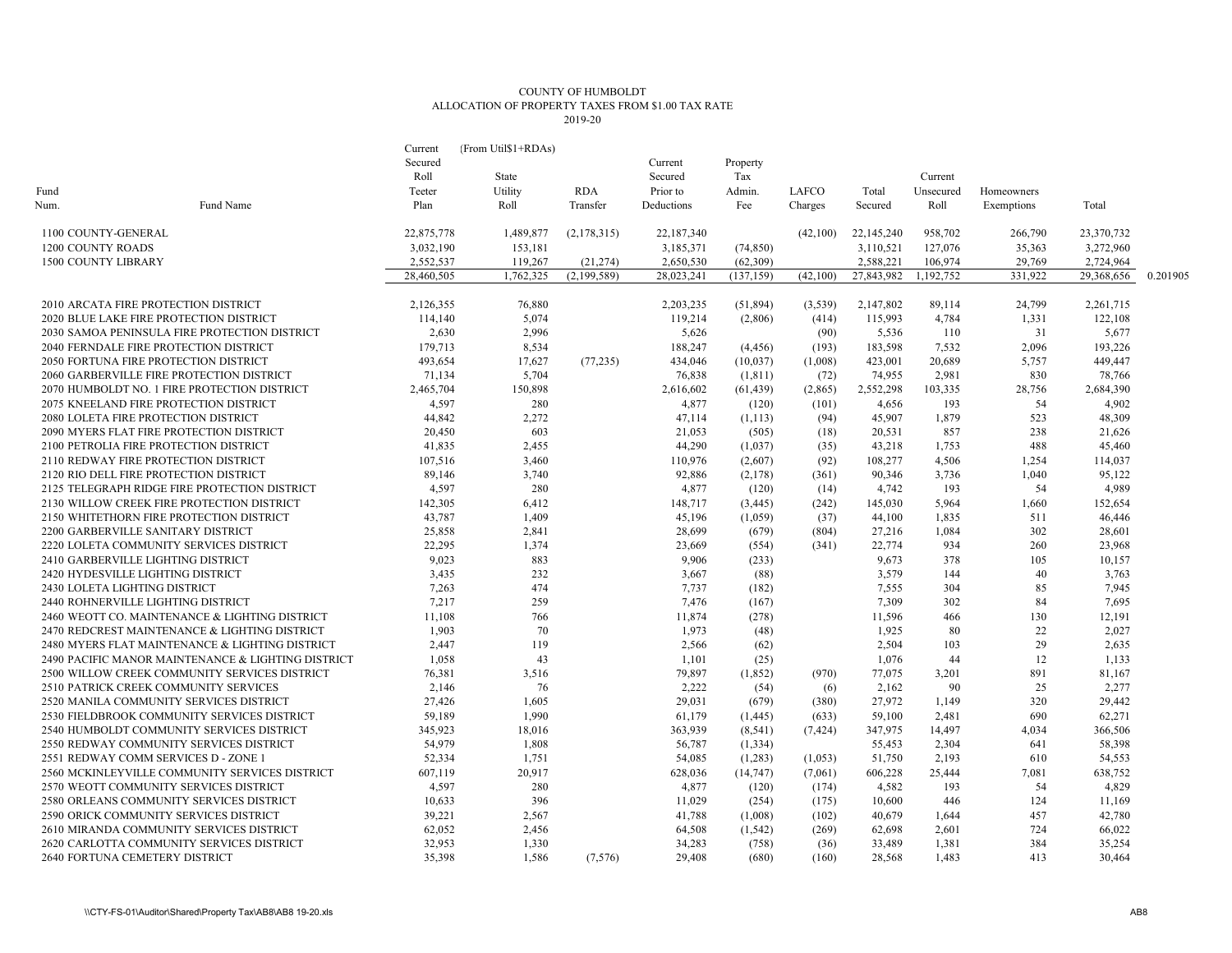## COUNTY OF HUMBOLDT ALLOCATION OF PROPERTY TAXES FROM \$1.00 TAX RATE 2019-20

|                                     |                                            | Current    | (From Util\$1+RDAs) |             |            |            |           |            |           |            |            |          |
|-------------------------------------|--------------------------------------------|------------|---------------------|-------------|------------|------------|-----------|------------|-----------|------------|------------|----------|
|                                     |                                            | Secured    |                     |             | Current    | Property   |           |            |           |            |            |          |
|                                     |                                            | Roll       | State               |             | Secured    | Tax        |           |            | Current   |            |            |          |
| Fund                                |                                            | Teeter     | Utility             | <b>RDA</b>  | Prior to   | Admin.     | LAFCO     | Total      | Unsecured | Homeowners |            |          |
| Num.                                | Fund Name                                  | Plan       | Roll                | Transfer    | Deductions | Fee        | Charges   | Secured    | Roll      | Exemptions | Total      |          |
| 2650 PETROLIA CEMETERY DISTRICT     |                                            | 6,756      | 314                 |             | 7,070      | (158)      | (6)       | 6,906      | 283       | 79         | 7,268      |          |
| 2700 ALDERPOINT CO. WATER DISTRICT  |                                            | 1,826      | 197                 |             | 2,023      | (46)       | (90)      | 1,887      | 77        | 21         | 1,985      |          |
|                                     | 2710 HUMBOLDT BAY MUNICIPAL WATER DISTRICT | 929,335    | 37,435              | (154, 773)  | 811,997    | (19, 168)  | (6, 154)  | 786,675    | 38,948    | 10,838     | 836,461    |          |
|                                     | 2720 HUMB BAY HARBOR, REC & CONS DIST      | 1,048,183  | 46,097              | (56, 492)   | 1,037,788  | (24,390)   | (3,019)   | 1,010,379  | 43,928    | 12,224     | 1,066,531  |          |
|                                     | 2840 HUMBOLDT FLOOD SUB-ZONE 1-1 DISTRICT  | 11,200     | 453                 | (3,810)     | 7,843      | (180)      |           | 7,663      | 469       | 131        | 8,263      |          |
| 2860 JANES CREEK DRAINAGE DISTRICT  |                                            | 9,886      | 276                 | (5,791)     | 4,371      | (100)      |           | 4,271      | 414       | 115        | 4,801      |          |
|                                     | 2920 RESORT IMP. DIST. NO. 1 - OPERATING   | 177,619    | 6,056               |             | 183,675    | (4,490)    | (2,633)   | 176,552    | 7,444     | 2,071      | 186,067    |          |
|                                     | 2940 NO.HUMB.RECREATION & PARK DISTRICT    | 186,111    | 7,392               |             | 193,503    | (4,568)    | (595)     | 188,340    | 7,800     | 2,171      | 198,310    |          |
|                                     | 2950 ROHNER COMMUNITY PARK & REC DISTRICT  | 19,984     | 900                 | (4,640)     | 16,244     | (375)      | (15)      | 15,854     | 838       | 233        | 16,925     |          |
| 2960 RES.IMP.DIST.NO.1 - MAINT.NO.1 |                                            | 256,744    | 8,576               |             | 265,320    | (6,485)    |           | 258,835    | 10,760    | 2,994      | 272,589    |          |
|                                     | 2990 SO.HUMB.COMMUNITY HOSPITAL DISTRICT   | 214,185    | 8,007               |             | 222,192    |            |           | 222,192    | 8,976     | 2,498      | 233,666    |          |
|                                     |                                            | 10,316,192 | 469,682             | (310, 317)  | 10,475,557 | (241, 200) | (41, 274) | 10,193,083 | 432,342   | 120,313    | 10,745,738 | 0.073875 |
|                                     |                                            |            |                     |             |            |            |           |            |           |            |            |          |
| 4090 CITY OF ARCATA                 |                                            | 1,564,258  | 73,177              | (918, 932)  | 718,503    | (17, 141)  | (11, 555) | 689,807    | 65,557    | 18,243     | 773,607    |          |
| 4100 CITY OF BLUE LAKE              |                                            | 120,232    | 7,918               |             | 128,150    | (3,025)    | (709)     | 124,416    | 5,039     | 1,402      | 130,857    |          |
| 4110 CITY OF EUREKA                 |                                            | 2,641,328  | 158,558             | (1,221,341) | 1,578,545  | (37, 646)  | (20, 367) | 1,520,532  | 110,695   | 30,805     | 1,662,032  |          |
| 4120 CITY OF FERNDALE               |                                            | 146,720    | 8,507               |             | 155,227    | (3,689)    | (627)     | 150,911    | 6,149     | 1,711      | 158,771    |          |
| 4130 CITY OF FORTUNA                |                                            | 527,334    | 33,935              | (135, 819)  | 425,450    | (9, 847)   | (6,713)   | 408,890    | 22,100    | 6,150      | 437,140    |          |
| 4150 CITY OF RIO DELL               |                                            | 112,937    | 9,664               |             | 122,601    | (2,843)    | (1,647)   | 118,112    | 4,733     | 1,317      | 124,162    |          |
| 4170 CITY OF TRINIDAD               |                                            | 100,079    | 4,700               |             | 104,779    | (2, 431)   | (483)     | 101,865    | 4,194     | 1,167      | 107,227    |          |
|                                     |                                            | 5,212,888  | 296,459             | (2,276,092) | 3,233,255  | (76, 622)  | (42,100)  | 3,114,533  | 218,467   | 60,796     | 3,393,795  | 0.023332 |
| 6970 ERAF 1993-94                   |                                            | 19,981,044 |                     |             | 19,981,044 |            |           | 19,981,044 | 837,386   | 233,030    | 21,051,460 |          |
| 6970 ERAF 1992-93                   |                                            | 6,836,227  |                     |             | 6,836,227  |            |           | 6,836,227  | 286,500   | 79,728     | 7,202,455  |          |
| 5010 ARCATA SCHOOL DISTRICT         |                                            | 2,480,721  | 82,535              | (885,660)   | 1,677,596  |            |           | 1,677,596  | 103,965   | 28,932     | 1,810,492  |          |
| 5020 BIG LAGOON SCHOOL DISTRICT     |                                            | 177,166    | 7,127               |             | 184,293    |            |           | 184,293    | 7,425     | 2,066      | 193,784    |          |
| 5030 BLUE LAKE SCHOOL DISTRICT      |                                            | 789,213    | 32,119              |             | 821,332    |            |           | 821,332    | 33,075    | 9,204      | 863,611    |          |
| 5050 BRIDGEVILLE SCHOOL DISTRICT    |                                            | 150,911    | 7,684               |             | 158,595    |            |           | 158,595    | 6,325     | 1,760      | 166,680    |          |
| 5070 CUDDEBACK SCHOOL DISTRICT      |                                            | 288,284    | 13,447              |             | 301,731    |            |           | 301,731    | 12,082    | 3,362      | 317,175    |          |
| 5080 CUTTEN SCHOOL DISTRICT         |                                            | 900,115    | 29,054              |             | 929,169    |            |           | 929,169    | 37,723    | 10,498     | 977,390    |          |
|                                     | 6520 EUREKA UNIFIED SCHOOL DISTRICT        | 6,430,164  | 663,567             | (2,608,792) | 4,484,939  |            |           | 4,484,939  | 269,482   | 74,992     | 4,829,413  |          |
| 5120 FIELDBROOK SCHOOL DISTRICT     |                                            | 377,804    | 13,189              |             | 390,993    |            |           | 390,993    | 15,833    | 4,406      | 411,233    |          |
| 5260 FORTUNA SCHOOL DISTRICT        |                                            | 1,485,357  | 104,095             | (431, 973)  | 1,157,479  |            |           | 1,157,479  | 62,250    | 17,323     | 1,237,052  |          |
| 5140 FRESHWATER SCHOOL DISTRICT     |                                            | 583,314    | 23,485              |             | 606,799    |            |           | 606,799    | 24,446    | 6,803      | 638,048    |          |
| 5150 GARFIELD SCHOOL DISTRICT       |                                            | 34,341     | 1,595               |             | 35,936     |            |           | 35,936     | 1,439     | 401        | 37,776     |          |
| 5170 GREEN POINT SCHOOL DISTRICT    |                                            | 50,271     | 2,426               |             | 52,697     |            |           | 52,697     | 2,107     | 586        | 55,390     |          |
| 5200 HYDESVILLE SCHOOL DISTRICT     |                                            | 448,985    | 18,983              |             | 467,968    |            |           | 467,968    | 18,817    | 5,236      | 492,020    |          |
| 5220 JACOBY CREEK SCHOOL DISTRICT   |                                            | 813,143    | 28,073              | (1,896)     | 839,320    |            |           | 839,320    | 34,078    | 9,483      | 882,881    |          |
| 5250 KNEELAND SCHOOL DISTRICT       |                                            | 72,563     | 4,199               |             | 76,762     |            |           | 76,762     | 3,041     | 846        | 80,650     |          |
| 5270 LOLETA UNION SCHOOL DISTRICT   |                                            | 301,887    | 14,457              |             | 316,344    |            |           | 316,344    | 12,652    | 3,521      | 332,517    |          |
| 5280 MAPLE CREEK SCHOOL DISTRICT    |                                            | 25,526     | 3,140               |             | 28,666     |            |           | 28,666     | 1,070     | 298        | 30,033     |          |
|                                     | 5300 MCKINLEYVILLE SCHOOL DISTRICT         | 4,682,482  | 148,306             |             | 4,830,788  |            |           | 4,830,788  | 196,238   | 54,610     | 5,081,636  |          |
| 5310 ORICK SCHOOL DISTRICT          |                                            | 87,558     | 6,613               |             | 94,171     |            |           | 94,171     | 3,669     | 1,021      | 98,862     |          |
| 5320 PACIFIC UNION SCHOOL DISTRICT  |                                            | 1,164,026  | 36,620              | (373, 941)  | 826,705    |            |           | 826,705    | 48,783    | 13,576     | 889,064    |          |
|                                     | 5330 PENINSULA UNION SCHOOL DISTRICT       | 9,773      | 1,780               |             | 11,553     |            |           | 11,553     | 410       | 114        | 12,076     |          |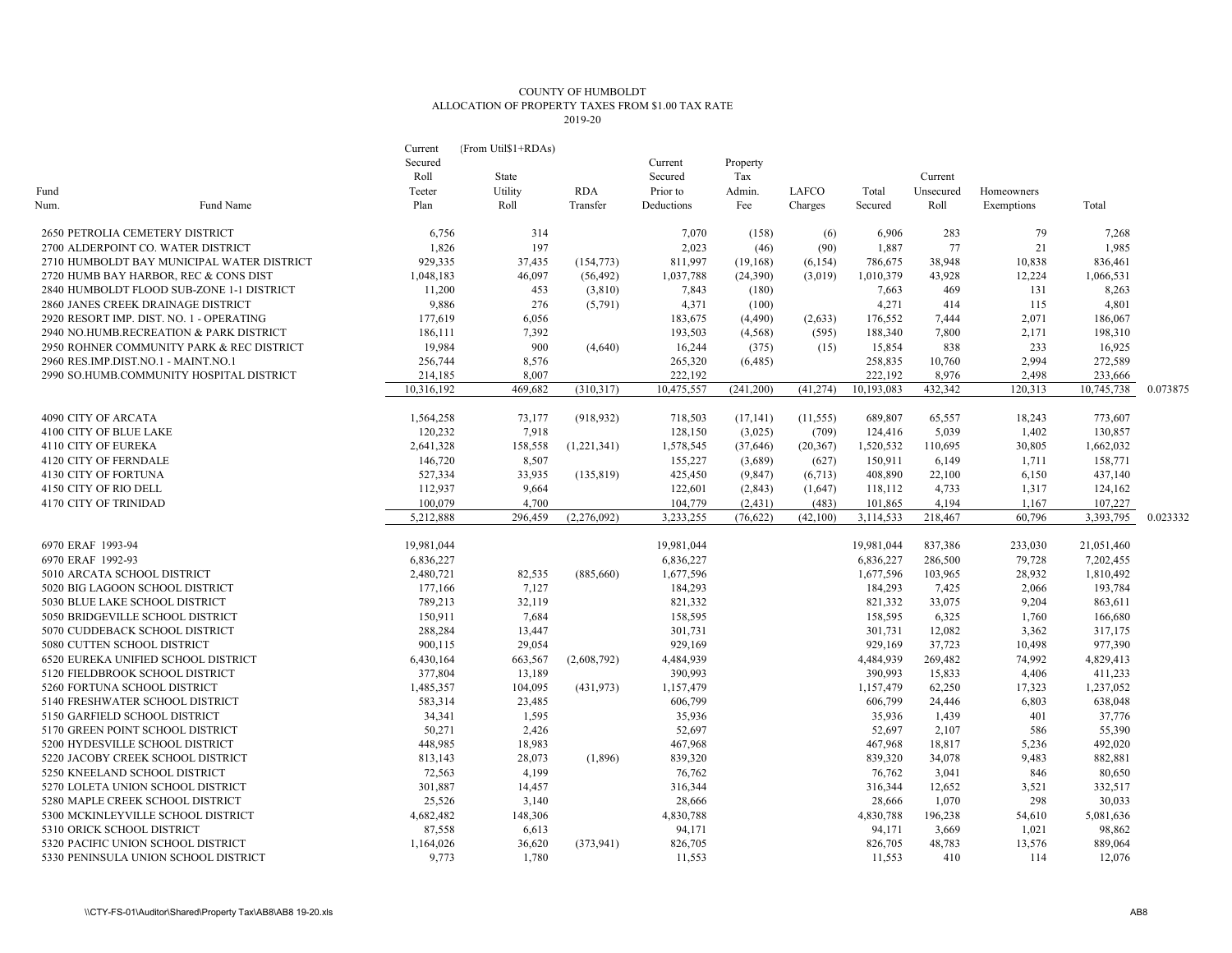## COUNTY OF HUMBOLDT ALLOCATION OF PROPERTY TAXES FROM \$1.00 TAX RATE 2019-20

|                             |                                              | Current     | (From Util\$1+RDAs) |                        |               |            |            |                       |           |            |             |          |
|-----------------------------|----------------------------------------------|-------------|---------------------|------------------------|---------------|------------|------------|-----------------------|-----------|------------|-------------|----------|
|                             |                                              | Secured     |                     |                        | Current       | Property   |            |                       |           |            |             |          |
|                             |                                              | Roll        | State               |                        | Secured       | Tax        |            |                       | Current   |            |             |          |
| Fund                        |                                              | Teeter      | Utility             | <b>RDA</b>             | Prior to      | Admin.     | LAFCO      | Total                 | Unsecured | Homeowners |             |          |
| Num.                        | Fund Name                                    | Plan        | Roll                | Transfer               | Deductions    | Fee        | Charges    | Secured               | Roll      | Exemptions | Total       |          |
|                             | 5360 RIO DELL SCHOOL DISTRICT                | 453,243     | 21,313.82           |                        | 474,557       |            |            | 474,557               | 18,995    | 5,286      | 498,838     |          |
|                             | 5260 ROHNERVILLE SCHOOL DISTRICT             | 1,329,903   |                     |                        | 1,329,903     |            |            | 1,329,903             | 55,735    | 15,510     | 1,401,148   |          |
| 5380 SCOTIA SCHOOL DISTRICT |                                              | 263,759     | 11,661              |                        | 275,420       |            |            | 275,420               | 11,054    | 3,076      | 289,550     |          |
|                             | 5390 SOUTH BAY UNION SCHOOL DISTRICT         | 863,292     | 73,503              |                        | 936,795       |            |            | 936,795               | 36,180    | 10,068     | 983,043     |          |
|                             | 5410 TRINIDAD SCHOOL DISTRICT                | 569,093     | 19,776              |                        | 588,869       |            |            | 588,869               | 23,850    | 6,637      | 619,356     |          |
|                             | 6010 KLAMATH-TRINITY UNIFIED SCHOOL DISTRICT | 1,223,072   | 56,330              |                        | 1,279,402     |            |            | 1,279,402             | 51,258    | 14,264     | 1,344,924   |          |
|                             | 6020 FERNDALE UNIFIED SCHOOL DISTRICT        | 1,660,016   | 81,192              |                        | 1,741,208     |            |            | 1,741,208             | 69,570    | 19,360     | 1,830,138   |          |
|                             | 6030 SO.HUMBOLDT UNIFIED SCHOOL DISTRICT     | 4,118,059   | 153,932             |                        | 4,271,991     |            |            | 4,271,991             | 172,584   | 48,027     | 4,492,602   |          |
|                             | 6050 MATTOLE UNIFIED SCHOOL DISTRICT         | 615,573     | 16,903              |                        | 632,476       |            |            | 632,476               | 25,798    | 7,179      | 665,454     |          |
|                             | 6510 NO.HUMBOLDT UNION SCHOOL DISTRICT       | 6,875,713   | 242,824             | (855, 515)             | 6,263,022     |            |            | 6,263,022             | 288,155   | 80,188     | 6,631,365   |          |
|                             | <b>6520 EUREKA UNIFIED SCHOOL DISTRICT</b>   | 8,229,883   |                     |                        | 8,229,883     |            |            | 8,229,883             | 344,906   | 95,981     | 8,670,771   |          |
|                             | <b>6540 FORTUNA HIGH SCHOOL DISTRICT</b>     | 4,602,380   | 186,697             | (395,668)              | 4,393,409     |            |            | 4,393,409             | 192,881   | 53,675     | 4,639,966   |          |
|                             | 7010 REDWOOD JR COLLEGE DISTRICT             | 8,711,146   | 353,397             | (883, 695)             | 8,180,848     |            |            | 8,180,848             | 365,076   | 101,594    | 8,647,517   |          |
|                             | 4140 TRINITY CO. UNIFIED SCHOOL DISTRICT     | 112,935     | 5,894               |                        | 118,829       |            |            | 118,829               | 4,733     | 1,317      | 124,879     |          |
|                             | 4142 SHASTA, TEHAMA, TRINITY JR COLLEGE      | 27,106      | 1,466               |                        | 28,572        |            |            | 28,572                | 1,136     | 316        | 30,024      |          |
|                             | 4143 TRINITY CO. SUPT OF SCHOOLS             | 1,571       | 34                  |                        | 1,605         |            |            | 1,605                 | 66        | 18         | 1,689       |          |
|                             | 4700 HUMBOLDT CO. SUPT OF SCHOOLS            | 1,982,140   | 80,510              | (200, 243)             | 1,862,407     |            |            | 1,862,407             | 83,070    | 23,117     | 1,968,593   |          |
|                             |                                              | 89,809,759  | 2,547,927           | (6,637,383)            | 85,720,303    | $\Omega$   | $\Omega$   | 85,720,303            | 3,763,841 | 1,047,411  | 90,531,554  | 0.622391 |
|                             | 0951 FORTUNA REDEVELOPMENT AGENCY            |             | 16,055              | 1,469,036              | 1,485,091     | (34,713)   |            | 1,450,378             |           |            | 1,450,378   |          |
|                             | 0961 ARCATA REDEVELOPMENT AGENCY             |             | 94,188              | 3,560,964              | 3,655,152     | (85,501)   |            | 3,569,651             |           |            | 3,569,651   |          |
|                             | 0991 EUREKA REDEVELOPMENT AGENCY - ALL       |             | 157,816             | 6,393,381              | 6,551,197     | (153, 231) |            | 6,397,966             |           |            | 6,397,966   |          |
|                             |                                              |             | 268,060             | 11,423,381             | 11,691,441    | (273, 445) |            | 11,417,996            | $\Omega$  | $\Omega$   | 11,417,996  | 0.078497 |
|                             |                                              | 133,799,344 |                     | 5,344,452 (11,423,381) | 139, 143, 796 | (728, 426) | (125, 474) | 138,289,896 5,607,402 |           | 1,560,441  | 145,457,740 | 1.000000 |
|                             |                                              | 133,799,345 | 5,344,452           | $\bf{0}$               | 139, 143, 796 |            |            |                       | 5,607,402 | 1,560,441  | 146,311,640 |          |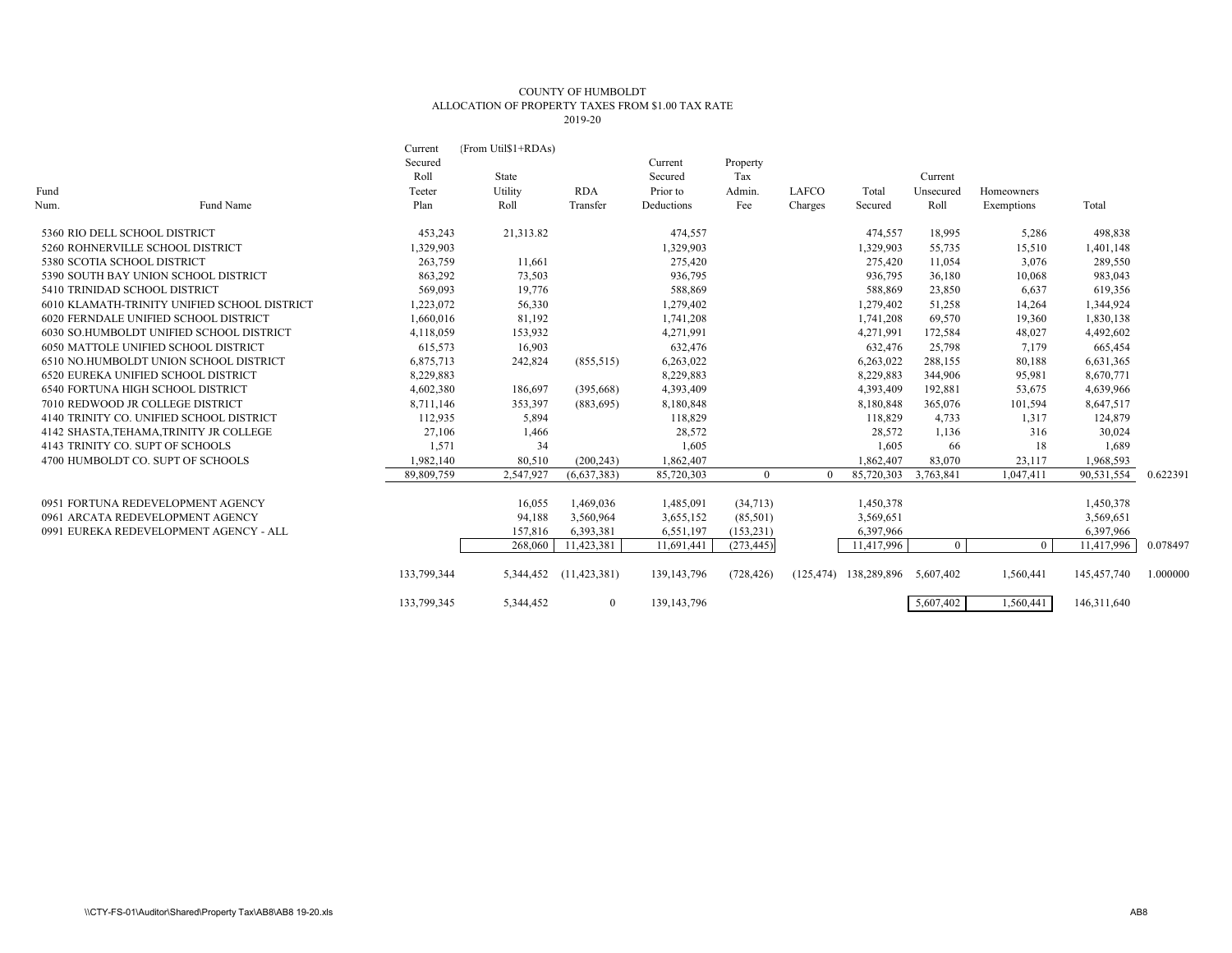|               | <b>COUNTY OF HUMBOLDT</b><br>STATE UNITARY ROLL<br>\$1.00 RATE ALLOCATION<br>2019-20 |                         | 2018-19<br>0.95157255<br>2019-20                                       | 5,616,442.41<br>(271,990.01)<br>5,344,452.40 | $Excess =$                                                    | (384,318.86)            |                              |               |
|---------------|--------------------------------------------------------------------------------------|-------------------------|------------------------------------------------------------------------|----------------------------------------------|---------------------------------------------------------------|-------------------------|------------------------------|---------------|
| <b>FUND</b>   | No ERAF or VLF                                                                       | 2018-19<br>UNITARY ROLL | Note A<br>2019-20<br><b>ALLOCATION</b><br><b>UP TO 102%</b><br>2018-19 | 2018-19<br><b>AB8 ALLOCATION</b>             | <b>ALLOCATION</b><br><b>EXCESS OVER</b><br>102% OF<br>2018-19 | 2019-20<br><b>TOTAL</b> | 2019-20<br><b>ALLOCATION</b> | <b>FUND</b>   |
| <b>NUMBER</b> | LOCAL AGENCY/SCHOOL                                                                  | <b>ALLOCATION</b>       | <b>REVENUE</b>                                                         | OF PROP TAX                                  | <b>REVENUE</b>                                                | <b>ALLOCATION</b>       | <b>FACTOR</b>                | <b>NUMBER</b> |
| 1100          | <b>COUNTY-GENERAL</b>                                                                | \$1,565,700.24          | \$1,489,877.42                                                         | 22,961,705                                   | \$0.00                                                        | \$1,489,877.42          | 0.27877087                   | 1100          |
| 1200          | <b>COUNTY ROADS</b>                                                                  | 160,976.31              | \$153,180.63                                                           | 3,043,060                                    | 0.00                                                          | 153,180.63              | 0.02866161                   | 1200          |
| 1500          | <b>COUNTY LIBRARY</b>                                                                | 125,336.72              | \$119,266.98                                                           | 2,563,154                                    | 0.00                                                          | 119,266.98              | 0.02231603                   | 1500          |
|               | <b>TOTAL COUNTY</b>                                                                  | \$1,852,013.27          | \$1,762,325.03                                                         | \$28,567,919                                 | \$0                                                           | \$1,762,325.03          | 0.32974851                   |               |
| 2010          | ARCATA FIRE PROTECTION DISTRICT                                                      | \$80,792.89             | \$76,880.30                                                            | 2,140,604                                    | \$0.00                                                        | \$76,880.30             | 0.01438507                   | 2010          |
| 2020          | BLUE LAKE FIRE PROTECTION DISTRICT                                                   | 5,331.83                | \$5,073.62                                                             | 114,803                                      | 0.00                                                          | 5,073.62                | 0.00094932                   | 2020          |
| 2030          | SAMOA PENINSULA FIRE PROTECTION DISTRICT                                             | 3,148.42                | \$2,995.95                                                             | 2,169                                        | $0.00\,$                                                      | 2,995.95                | 0.00056057                   | 2030          |
| 2040          | FERNDALE FIRE PROTECTION DISTRICT                                                    | 8,968.70                | \$8,534.37                                                             | 181,782                                      | $0.00\,$                                                      | 8,534.37                | 0.00159687                   | 2040          |
| 2050          | FORTUNA FIRE PROTECTION DISTRICT                                                     | 18,523.81               | \$17,626.75                                                            | 488,356                                      | 0.00                                                          | 17,626.75               | 0.00329814                   | 2050          |
| 2060          | <b>GARBERVILLE FIRE PROTECTION DISTRICT</b>                                          | 5,993.86                | \$5,703.60                                                             | 71,534                                       | $0.00\,$                                                      | 5,703.60                | 0.00106720                   | 2060          |
| 2070          | HUMBOLDT NO. 1 FIRE PROTECTION DISTRICT                                              | 158,577.38              | \$150,897.89                                                           | 2,471,406                                    | 0.00                                                          | 150,897.89              | 0.02823449                   | 2070          |
| 2075          | KNEELAND FIRE PROTECTION DISTRICT                                                    | 293.79                  | \$279.56                                                               | 4,832                                        | $0.00\,$                                                      | 279.56                  | 0.00005231                   | 2075          |
| 2080          | LOLETA FIRE PROTECTION DISTRICT                                                      | 2,387.56                | \$2,271.93                                                             | 45,254                                       | 0.00                                                          | 2,271.93                | 0.00042510                   | 2080          |
| 2090          | MYERS FLAT FIRE PROTECTION DISTRICT                                                  | 633.93                  | \$603.23                                                               | 20,967                                       | 0.00                                                          | 603.23                  | 0.00011287                   | 2090          |
| 2100          | PETROLIA FIRE PROTECTTION DISTRICT                                                   | 2,580.25                | \$2,455.29                                                             | 41,812                                       | $0.00\,$                                                      | 2,455.29                | 0.00045941                   | 2100          |
| 2110          | REDWAY FIRE PROTECTION DISTRICT                                                      | 3,635.71                | \$3,459.65                                                             | 107,963                                      | 0.00                                                          | 3,459.65                | 0.00064733                   | 2110          |
| 2120          | RIO DELL FIRE PROTECTION DISTRICT                                                    | 3,929.92                | \$3,739.61                                                             | 89,298                                       | 0.00                                                          | 3,739.61                | 0.00069972                   | 2120          |
| 2125          | TELEGRAPH RIDGE FIRE PROTECTION DISTRICT                                             | 293.79                  | \$279.56                                                               | 4,832                                        | 0.00                                                          | 279.56                  | 0.00005231                   | 2125          |
| 2130          | WILLOW CREEK FIRE PROTECTION DISTRICT                                                | 6,738.74                | \$6,412.40                                                             | 140,728                                      | $0.00\,$                                                      | 6,412.40                | 0.00119982                   | 2130          |
| 2150          | WHITETHORN FIRE PROTECTION DISTRICT                                                  | 1,480.27                | \$1,408.58                                                             | 43,848                                       | $0.00\,$                                                      | 1,408.58                | 0.00026356                   | 2150          |
| 2200          | GARBERVILLE SANITARY DISTRICT                                                        | 2,985.74                | \$2,841.15                                                             | 26,097                                       | $0.00\,$                                                      | 2,841.15                | 0.00053161                   | 2200          |
| 2220          | LOLETA SANITARY DISTRICT                                                             | 1,444.06                | \$1,374.13                                                             | 22,261                                       | 0.00                                                          | 1,374.13                | 0.00025711                   | 2220          |
| 2410          | <b>GARBERVILLE LIGHTING DISTRICT</b>                                                 | 928.25                  | \$883.29                                                               | 9,049                                        | $0.00\,$                                                      | 883.29                  | 0.00016527                   | 2410          |
| 2420          | HYDESVILLE LIGHTING DISTRICT                                                         | 243.42                  | \$231.63                                                               | 3,543                                        | 0.00                                                          | 231.63                  | 0.00004334                   | 2420          |
| 2430          | LOLETA LIGHTING DISTRICT                                                             | 498.63                  | \$474.48                                                               | 7,299                                        | $0.00\,$                                                      | 474.48                  | 0.00008878                   | 2430          |
| 2440          | ROHNERVILLE LIGHTING DISTRICT                                                        | 271.88                  | \$258.72                                                               | 6,892                                        | $0.00\,$                                                      | 258.72                  | 0.00004841                   | 2440          |
| 2460          | WEOTT CO. MAINTENANCE & LIGHTING DISTRICT                                            | 804.67                  | \$765.71                                                               | 11,097                                       | $0.00\,$                                                      | 765.71                  | 0.00014327                   | 2460          |
| 2470          | REDCREST MAINTENANCE & LIGHTING DISTRICT                                             | 73.63                   | \$70.07                                                                | 1,968                                        | $0.00\,$                                                      | 70.07                   | 0.00001311                   | 2470          |
| 2480          | MYERS FLAT MAINTENANCE & LIGHTING DISTRICT                                           | 125.20                  | \$119.13                                                               | 2,509                                        | $0.00\,$                                                      | 119.13                  | 0.00002229                   | 2480          |
| 2490          | PACIFIC MANOR MAINTENANCE & LIGHTING DISTRI                                          | 45.30                   | \$43.10                                                                | 1,013                                        | $0.00\,$                                                      | 43.10                   | 0.00000806                   | 2490          |
| 2500          | WILLOW CREEK COMMUNITY SERVICES DISTRICT                                             | 3,695.07                | \$3,516.13                                                             | 75,569                                       | 0.00                                                          | 3,516.13                | 0.00065790                   | 2500          |
| 2510          | PATRICK CREEK COMMUNITY SERVICES                                                     | 79.72                   | \$75.86                                                                | 2,216                                        | $0.00\,$                                                      | 75.86                   | 0.00001419                   | 2510          |
| 2520          | MANILA COMMUNITY SERVICES DISTRICT                                                   | 1,687.17                | \$1,605.47                                                             | 27,376                                       | 0.00                                                          | 1,605.47                | 0.00030040                   | 2520          |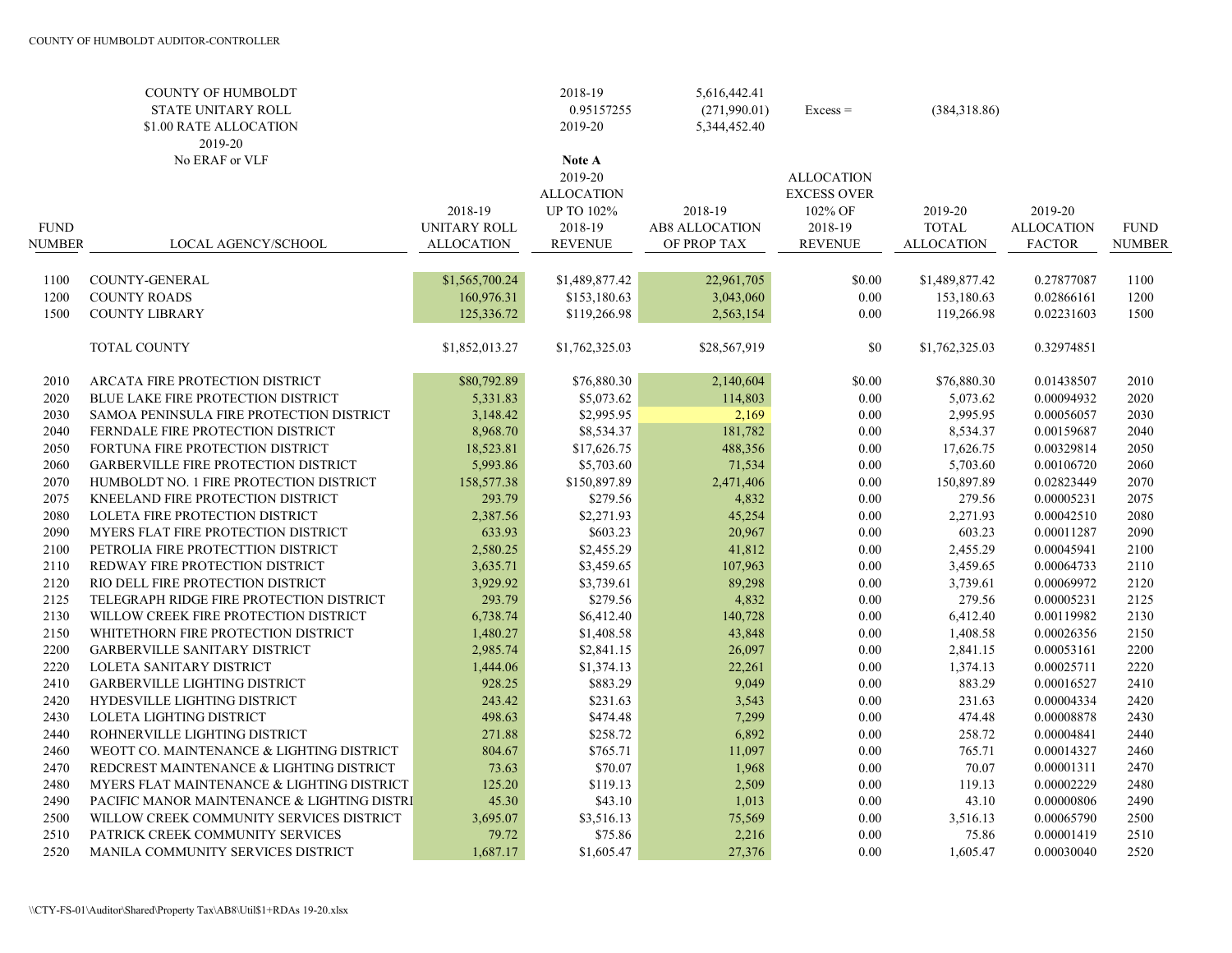|               | <b>COUNTY OF HUMBOLDT</b>                 |                     | 2018-19           | 5,616,442.41          |                    |                   |                   |               |
|---------------|-------------------------------------------|---------------------|-------------------|-----------------------|--------------------|-------------------|-------------------|---------------|
|               | <b>STATE UNITARY ROLL</b>                 |                     | 0.95157255        | (271,990.01)          | $Excess =$         | (384,318.86)      |                   |               |
|               | \$1.00 RATE ALLOCATION                    |                     | 2019-20           | 5,344,452.40          |                    |                   |                   |               |
|               | 2019-20                                   |                     |                   |                       |                    |                   |                   |               |
|               | No ERAF or VLF                            |                     | <b>Note A</b>     |                       |                    |                   |                   |               |
|               |                                           |                     | 2019-20           |                       | <b>ALLOCATION</b>  |                   |                   |               |
|               |                                           |                     | <b>ALLOCATION</b> |                       | <b>EXCESS OVER</b> |                   |                   |               |
|               |                                           | 2018-19             | <b>UP TO 102%</b> | 2018-19               | 102% OF            | 2019-20           | 2019-20           |               |
| <b>FUND</b>   |                                           | <b>UNITARY ROLL</b> | 2018-19           | <b>AB8 ALLOCATION</b> | 2018-19            | <b>TOTAL</b>      | <b>ALLOCATION</b> | <b>FUND</b>   |
| <b>NUMBER</b> | LOCAL AGENCY/SCHOOL                       | <b>ALLOCATION</b>   | <b>REVENUE</b>    | OF PROP TAX           | <b>REVENUE</b>     | <b>ALLOCATION</b> | <b>FACTOR</b>     | <b>NUMBER</b> |
|               |                                           |                     |                   |                       |                    |                   |                   |               |
| 2530          | FIELDBROOK COMMUNITY SERVICES DISTRICT    | 2,090.85            | \$1,989.59        | 59,763                | 0.00               | 1,989.59          | 0.00037227        | 2530          |
| 2540          | HUMBOLDT COMMUNITY SERVICES DISTRICT      | 18,933.09           | \$18,016.21       | 346,695               | 0.00               | 18,016.21         | 0.00337101        | 2540          |
| 2550          | REDWAY COMMUNITY SERVICES DISTRICT        | 1,899.92            | \$1,807.91        | 55,208                | 0.00               | 1,807.91          | 0.00033828        | 2550          |
| 2551          | REDWAY COMM SERVICES D - ZONE 1           | 1,840.44            | \$1,751.31        | 53,073                | 0.00               | 1,751.31          | 0.00032769        | 2551          |
| 2560          | MCKINLEYVILLE COMMUNITY SERVICES DISTRICT | 21,981.55           | \$20,917.04       | 609,263               | 0.00               | 20,917.04         | 0.00391379        | 2560          |
| 2570          | WEOTT COMMUNITY SERVICES DISTRICT         | 293.79              | \$279.56          | 4,832                 | 0.00               | 279.56            | 0.00005231        | 2570          |
| 2580          | ORLEANS COMMUNITY SERVICES DISTRICT       | 416.25              | \$396.09          | 10,447                | 0.00               | 396.09            | 0.00007411        | 2580          |
| 2590          | ORICK COMMUNITY SERVICES DISTRICT         | 2,698.08            | \$2,567.41        | 40,467                | 0.00               | 2,567.41          | 0.00048039        | 2590          |
| 2610          | MIRANDA COMMUNITY SERVICES DISTRICT       | 2,581.51            | \$2,456.49        | 63,442                | 0.00               | 2,456.49          | 0.00045963        | 2610          |
| 2620          | CARLOTTA COMMUNITY SERVICES DISTRICT      | 1,397.52            | \$1,329.84        | 31,039                | 0.00               | 1,329.84          | 0.00024883        | 2620          |
| 2640          | FORTUNA CEMETERY DISTRICT                 | 1,666.19            | \$1,585.50        | 35,038                | 0.00               | 1,585.50          | 0.00029666        | 2640          |
| 2650          | PETROLIA CEMETERY DISTRICT                | 330.24              | \$314.25          | 6,449                 | 0.00               | 314.25            | 0.00005880        | 2650          |
| 2700          | ALDERPOINT CO. WATER DISTRICT             | 206.98              | \$196.95          | 1,782                 | 0.00               | 196.95            | 0.00003685        | 2700          |
| 2710          | HUMBOLDT BAY MUNICIPAL WATER DISTRICT     | 39,340.11           | \$37,434.97       | 935,946               | 0.00               | 37,434.97         | 0.00700445        | 2710          |
| 2720          | HUMB BAY HARBOR, REC & CONS DIST          | 48,442.84           | \$46,096.88       | 1,052,095             | 0.00               | 46,096.88         | 0.00862518        | 2720          |
| 2840          | HUMBOLDT FLOOD SUB-ZONE 1-1 DISTRICT      | 476.47              | \$453.40          | 11,040                | 0.00               | 453.40            | 0.00008484        | 2840          |
| 2860          | <b>JANES CREEK DRAINAGE DISTRICT</b>      | 290.04              | \$275.99          | 9,792                 | 0.00               | 275.99            | 0.00005164        | 2860          |
| 2920          | RESORT IMP. DIST. NO. 1 - OPERATING       | 6,364.60            | \$6,056.38        | 185,818               | 0.00               | 6,056.38          | 0.00113321        | 2920          |
| 2940          | NO.HUMB.RECREATION & PARK DISTRICT        | 7,767.95            | \$7,391.77        | 187,753               | 0.00               | 7,391.77          | 0.00138307        | 2940          |
| 2950          | ROHNER COMMUNITY PARK & REC DISTRICT      | 946.25              | \$900.42          | 19,737                | 0.00               | 900.42            | 0.00016848        | 2950          |
| 2960          | RES.IMP.DIST.NO.1 - MAINT.NO.1            | 9,012.58            | \$8,576.12        | 268,572               | 0.00               | 8,576.12          | 0.00160468        | 2960          |
| 2990          | SO.HUMB.COMMUNITY HOSPITAL DISTRICT       | 8,414.55            | \$8,007.05        | 216,544               | 0.00               | 8,007.05          | 0.00149820        | 2990          |
|               | TOTAL SPECIAL DISTRICTS                   | \$493,585.39        | \$469,682.29      | \$10,371,869          | \$0.00             | \$469,682.29      | 0.08788220        |               |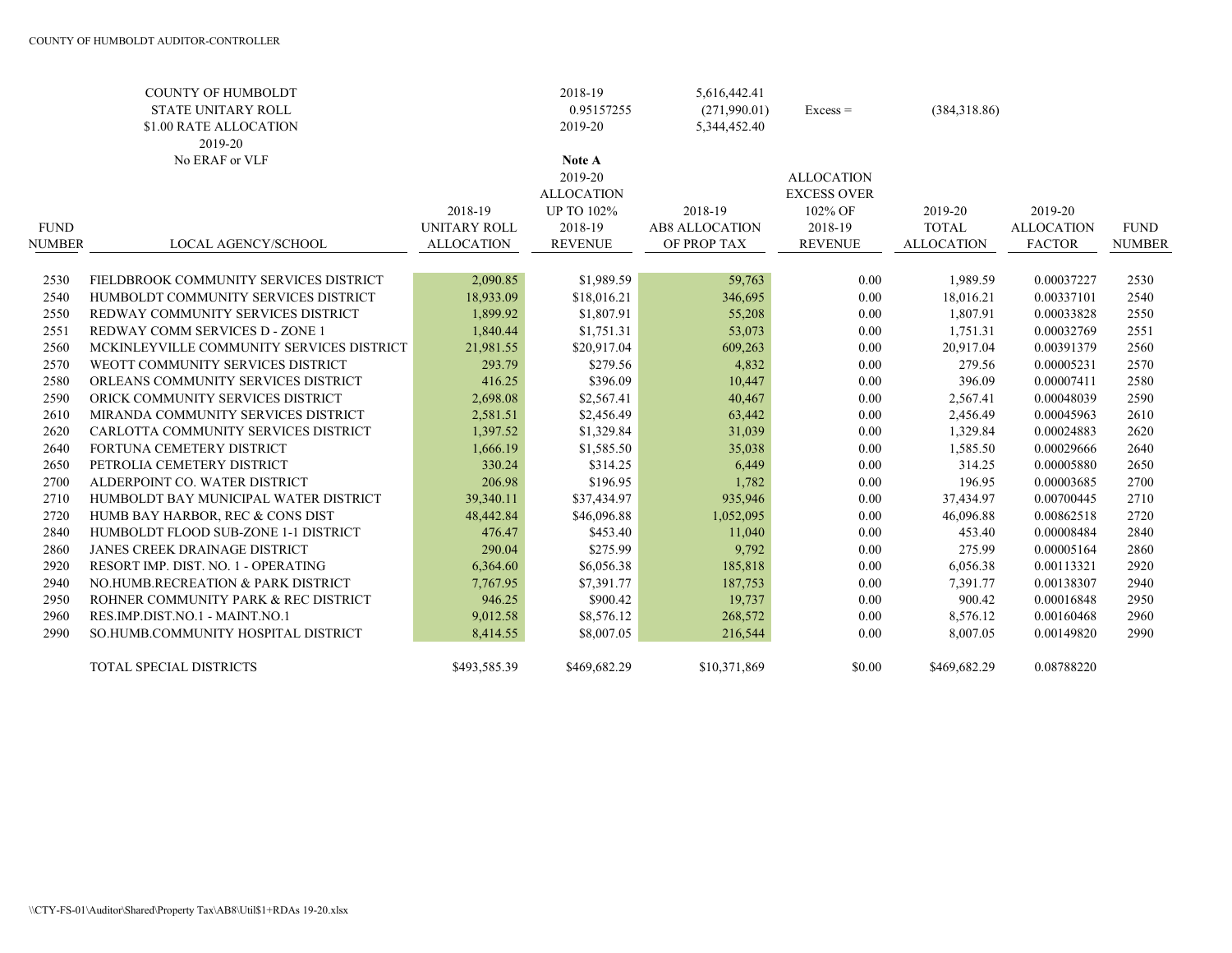|               | <b>COUNTY OF HUMBOLDT</b><br>STATE UNITARY ROLL<br>\$1.00 RATE ALLOCATION<br>2019-20 |                   | 2018-19<br>0.95157255<br>2019-20       | 5,616,442.41<br>(271,990.01)<br>5,344,452.40 | $Excess =$                              | (384,318.86)      |                   |               |
|---------------|--------------------------------------------------------------------------------------|-------------------|----------------------------------------|----------------------------------------------|-----------------------------------------|-------------------|-------------------|---------------|
|               | No ERAF or VLF                                                                       |                   | Note A<br>2019-20<br><b>ALLOCATION</b> |                                              | <b>ALLOCATION</b><br><b>EXCESS OVER</b> |                   |                   |               |
|               |                                                                                      | 2018-19           | <b>UP TO 102%</b>                      | 2018-19                                      | 102% OF                                 | 2019-20           | 2019-20           |               |
| <b>FUND</b>   |                                                                                      | UNITARY ROLL      | 2018-19<br><b>REVENUE</b>              | AB8 ALLOCATION                               | 2018-19                                 | <b>TOTAL</b>      | <b>ALLOCATION</b> | <b>FUND</b>   |
| <b>NUMBER</b> | LOCAL AGENCY/SCHOOL                                                                  | <b>ALLOCATION</b> |                                        | OF PROP TAX                                  | <b>REVENUE</b>                          | <b>ALLOCATION</b> | <b>FACTOR</b>     | <b>NUMBER</b> |
| 4090          | <b>CITY OF ARCATA</b>                                                                | \$76,900.95       | \$73,176.83                            | 1,575,750                                    | \$0.00                                  | \$73,176.83       | 0.01369211        | 4090          |
| 4100          | <b>CITY OF BLUE LAKE</b>                                                             | 8,320.47          | \$7,917.53                             | 121,187                                      | 0.00                                    | 7,917.53          | 0.00148145        | 4100          |
| 4110          | <b>CITY OF EUREKA</b>                                                                | 166,627.58        | \$158,558.23                           | 2,666,189                                    | $0.00\,$                                | 158,558.23        | 0.02966782        | 4110          |
|               |                                                                                      | 8,939.72          | \$8,506.79                             |                                              | $0.00\,$                                |                   |                   |               |
| 4120          | <b>CITY OF FERNDALE</b>                                                              |                   |                                        | 148,960                                      |                                         | 8,506.79          | 0.00159170        | 4120          |
| 4130          | CITY OF FORTUNA                                                                      | 35,661.49         | \$33,934.50                            | 521,687                                      | $0.00\,$                                | 33,934.50         | 0.00634948        | 4130          |
| 4150          | <b>CITY OF RIO DELL</b>                                                              | 10,156.26         | \$9,664.42                             | 111,528                                      | $0.00\,$                                | 9,664.42          | 0.00180831        | 4150          |
| 4170          | <b>CITY OF TRINIDAD</b>                                                              | 4,939.58          | \$4,700.37                             | 99,130                                       | 0.00                                    | 4,700.37          | 0.00087949        | 4170          |
|               | <b>TOTAL CITIES</b>                                                                  | \$311,546.06      | \$296,458.67                           | \$5,244,430                                  | \$0.00                                  | \$296,458.67      | 0.05547036        |               |
|               | TOTAL LOCAL AGENCIES                                                                 | \$2,657,144.72    | \$2,528,465.99                         | \$44,184,218                                 | \$0.00                                  | \$2,528,466       | 0.47310107        |               |
| 5010          | ARCATA SCHOOL DISTRICT                                                               | \$86,735.30       | \$82,534.93                            | \$2,505,293                                  | \$0.00                                  | \$82,534.93       | 0.01544310        | 5010          |
| 5020          | BIG LAGOON SCHOOL DISTRICT                                                           | 7,490.11          | \$7,127.38                             | 178,164                                      | $0.00\,$                                | 7,127.38          | 0.00133360        | 5020          |
| 5030          | BLUE LAKE SCHOOL DISTRICT                                                            | 33,753.65         | \$32,119.05                            | 799,632                                      | 0.00                                    | 32,119.05         | 0.00600979        | 5030          |
| 5050          | <b>BRIDGEVILLE SCHOOL DISTRICT</b>                                                   | 8,075.37          | \$7,684.30                             | 152,071                                      | 0.00                                    | 7,684.30          | 0.00143781        | 5050          |
| 5070          | CUDDEBACK UNION SCHOOL DISTRICT                                                      | 14,131.27         | \$13,446.93                            | 274,375                                      | $0.00\,$                                | 13,446.93         | 0.00251605        | 5070          |
| 5080          | <b>CUTTEN SCHOOL DISTRICT</b>                                                        | 30,532.63         | \$29,054.01                            | 903,190                                      | $0.00\,$                                | 29,054.01         | 0.00543629        | 5080          |
| 5120          | FIELDBROOK SCHOOL DISTRICT                                                           | 13,860.23         | \$13,189.01                            | 385,906                                      | $0.00\,$                                | 13,189.01         | 0.00246779        | 5120          |
| 5260          | FORTUNA SCHOOL DISTRICT                                                              | 109,392.56        | \$104,094.95                           | 2,861,170                                    | $0.00\,$                                | 104,094.95        | 0.01947720        | 5260          |
| 5140          | FRESHWATER SCHOOL DISTRICT                                                           | 24,680.22         | \$23,485.02                            | 578,589                                      | $0.00\,$                                | 23,485.02         | 0.00439428        | 5140          |
| 5150          | <b>GARFIELD SCHOOL DISTRICT</b>                                                      | 1,676.66          | \$1,595.46                             | 34,372                                       | $0.00\,$                                | 1,595.46          | 0.00029853        | 5150          |
| 5170          | <b>GREEN POINT SCHOOL DISTRICT</b>                                                   | 2,549.41          | \$2,425.95                             | 50,093                                       | $0.00\,$                                | 2,425.95          | 0.00045392        | 5170          |
| 5200          | HYDESVILLE SCHOOL DISTRICT                                                           | 19,948.71         | \$18,982.65                            | 451,959                                      | 0.00                                    | 18,982.65         | 0.00355184        | 5200          |
| 5220          | JACOBY CREEK SCHOOL DISTRICT                                                         | 29,501.36         | \$28,072.68                            | 824,244                                      | $0.00\,$                                | 28,072.68         | 0.00525268        | 5220          |
| 5250          | KNEELAND SCHOOL DISTRICT                                                             | 4,412.87          | \$4,199.17                             | 73,614                                       | 0.00                                    | 4,199.17          | 0.00078571        | 5250          |
| 5270          | LOLETA SCHOOL DISTRICT                                                               | 15,193.16         | \$14,457.39                            | 302,997                                      | $0.00\,$                                | 14,457.39         | 0.00270512        | 5270          |
| 5280          | MAPLE CREEK SCHOOL DISTRICT                                                          | 3,299.27          | \$3,139.50                             | 25,914                                       | 0.00                                    | 3,139.50          | 0.00058743        | 5280          |
| 5300          | MCKINLEYVILLE SCHOOL DISTRICT                                                        | 155,853.09        | \$148,305.53                           | 4,700,223                                    | $0.00\,$                                | 148,305.53        | 0.02774943        | 5300          |
| 5310          | ORICK SCHOOL DISTRICT                                                                | 6,949.92          | \$6,613.35                             | 89,701                                       | $0.00\,$                                | 6,613.35          | 0.00123742        | 5310          |
| 5320          | PACIFIC UNION SCHOOL DISTRICT                                                        | 38,484.05         | \$36,620.36                            | 1,169,635                                    | 0.00                                    | 36,620.36         | 0.00685203        | 5320          |
| 5330          | PENINSULA UNION SCHOOL DISTRICT                                                      | 1,870.35          | \$1,779.77                             | 10,083                                       | $0.00\,$                                | 1,779.77          | 0.00033301        | 5330          |
| 5360          | RIO DELL SCHOOL DISTRICT                                                             |                   |                                        |                                              |                                         |                   |                   |               |
|               |                                                                                      | 22,398.53         | \$21,313.82                            | 454,024                                      | 0.00                                    | 21,313.82         | 0.00398803        | 5360          |
| 5380          | SCOTIA SCHOOL DISTRICT                                                               | 12,254.95         | \$11,661.48                            | 247,999                                      | 0.00                                    | 11,661.48         | 0.00218198        | 5380          |
| 5390          | SOUTH BAY UNION SCHOOL DISTRICT                                                      | 77,243.31         | \$73,502.61                            | 872,694                                      | 0.00                                    | 73,502.61         | 0.01375307        | 5390          |